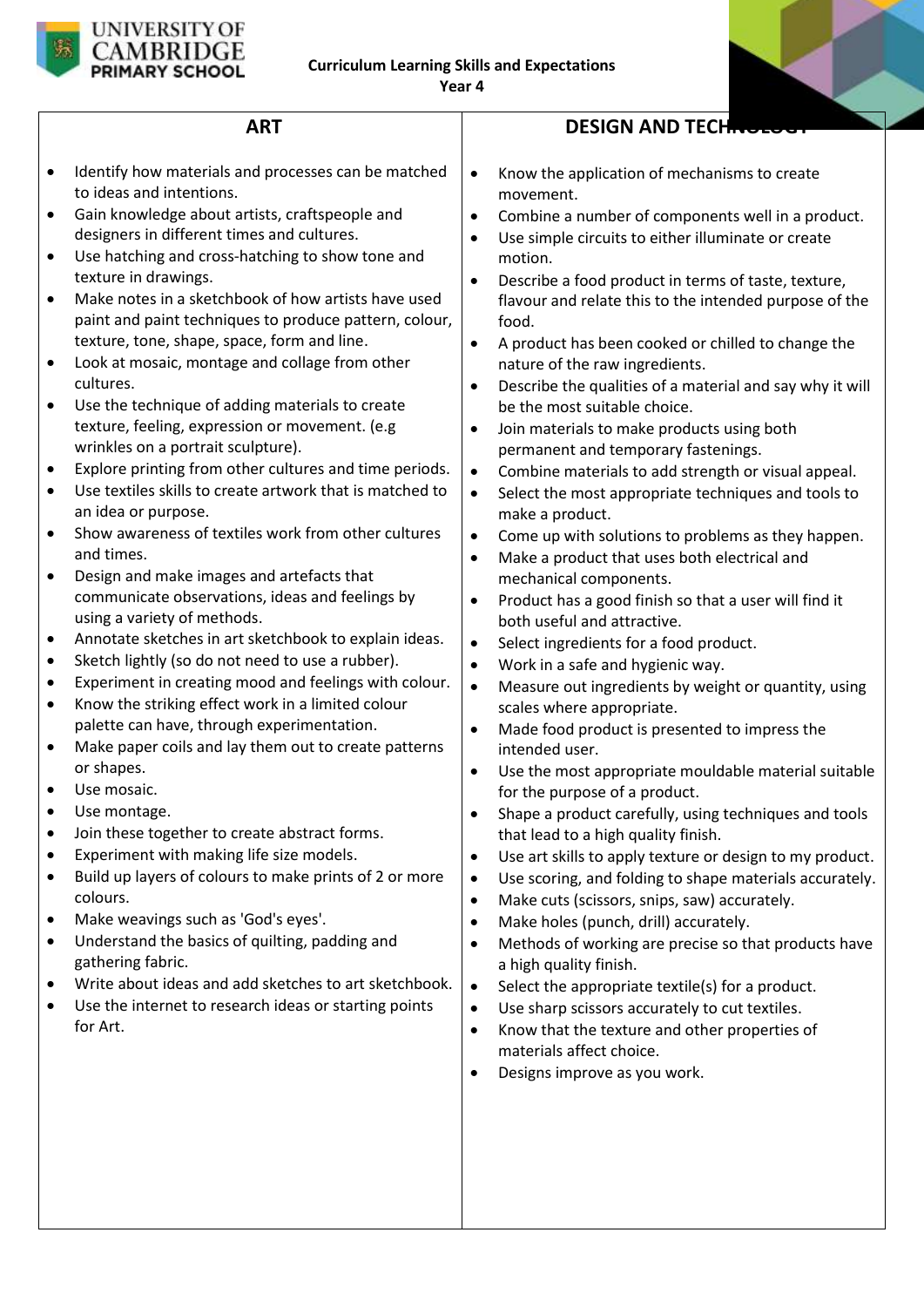

## **MUSIC**

- Sing songs from memory with accurate pitch
- Sing in tune
- Maintain a simple part within a group
- Understand the importance of pronouncing the words in a song well
- Show control in voice when singing
- Play notes on instruments with care so they sound clear
- Perform with control and awareness of what others in the group are singing or playing
- Compose and perform melodies and songs. (Including using ICT)
- Use sound to create abstract effects
- Recognise and create repeated patterns with a range of instruments
- Create accompaniments for tunes
- Accompaniments use drones or melodic ostinato (based on a pentatonic scale)
- Carefully choose order, combine and control sounds with awareness of their combined effect
- Describe music using words such as duration, timbre, pitch beat, tempo and texture
- Use these words to identify where music works well and how it can be improved
- Listen to several layers of sound and talk about the effect on the mood and feelings
- Recognise how musical elements can be used together to compose music
- Know how many beats in a minim, crotchet and semibreve and recognise their symbols
- Know the symbol for a rest in music, and use silence for effect in music
- Describe the different purposes of music throughout history and in other cultures
- Know that the sense of occasion affects the performance

Identify the different teeth in humans and their jobs.

**SCIENCE**

- Describe the basic digestive system in humans.
- Create and interpret food chains.
- Recognise that environments can change.
- Use classification keys to group, identify and name living things.
- Recognise that living things can be grouped in different ways.
- Identify how sounds are made.
- Recognise what vibrations are.
- Find patterns between pitch and features of the object that produced it.
- Find patterns between volume and strength of vibrations.
- Recognise that sounds get fainter as the distance increases.
- Compare and group solids, liquids and gases.
- $\bullet$  Identify evaporation and condensation in the water cycle.
- Identify common electrical appliances.
- Recognise some simple conductors and insulators.
- Identify whether or not a lamp will light in a circuit.
- Recognise that a switch opens and closes a circuit.
- Construct a simple electrical circuit, identifying its parts.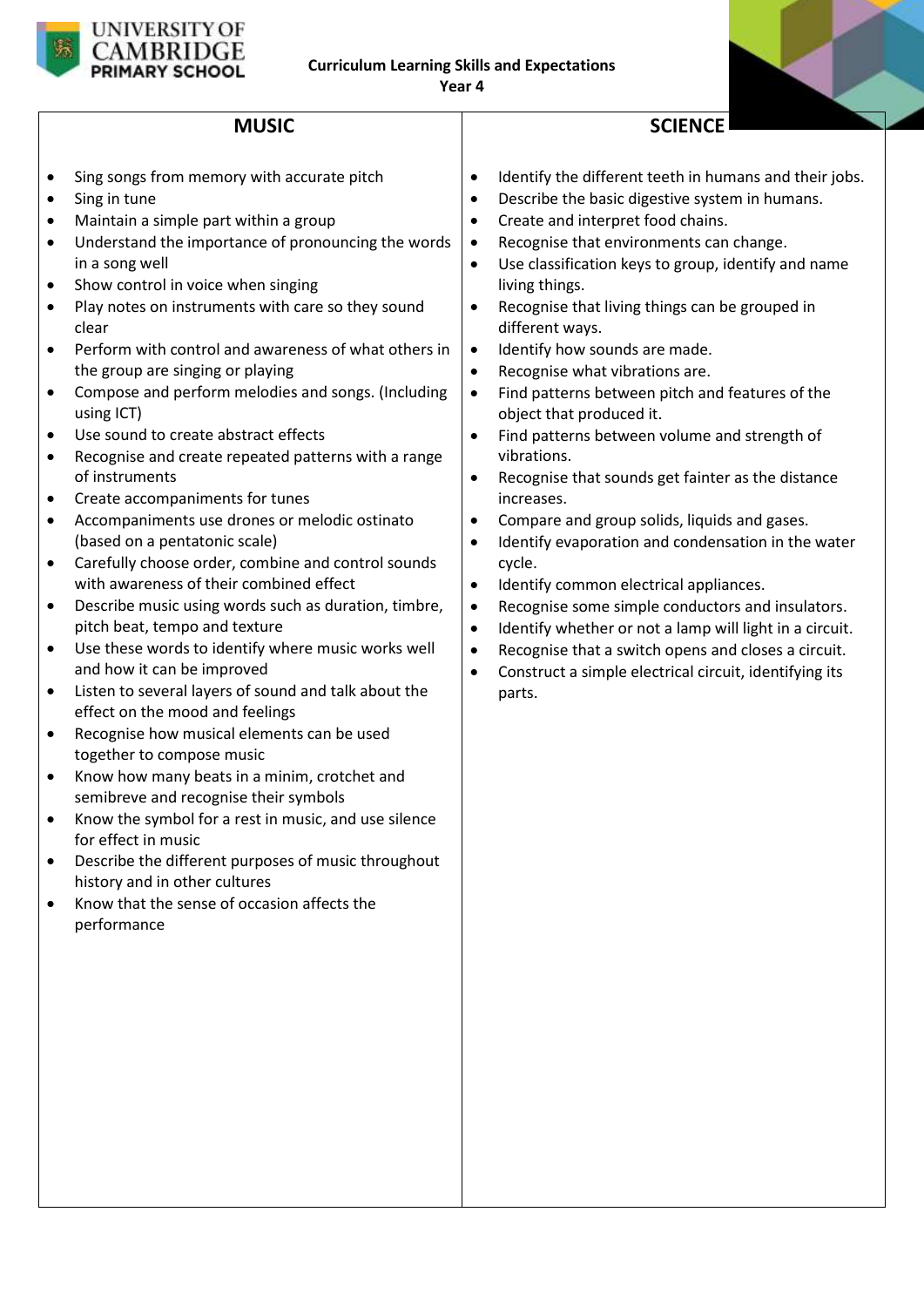



# **MODERN FOREIGN LANGUAGES**

- Listen attentively to spoken language and show some understanding by joining in and responding.
- Join in confidently with songs and rhymes, showing understanding of the meaning of most of the words.
- Engage in a simple conversation with a partner using a given structure.
- Read simple words and phrases independently, showing understanding and use a simple picture dictionary.
- Start to notice similarities and differences between English and another language.
- Write simple phrases from memory and adapt these to create new sentences.
- Apply my knowledge of feminine, masculine and plural forms and begin to understand the basic grammar related to these.
- **HISTORY** Look at two versions of the same event in history and identify differences in the accounts.
- Give reasons why there may be different accounts of history.
- Use documents, printed sources (e.g. Archive materials), the Internet, databases, pictures, photographs, music, artefacts, historic buildings, visits to museums and galleries and visits to sites to collect evidence about the past.
- Ask, "What was it like for a ... (child, rich person, etc) during ..."
- Suggest sources of evidence to help me answer questions.
- Present findings about the past using speaking, writing, maths, ICT, drama and drawing skills.
- Use dates and terms accurately.
- Discuss the most appropriate way to present information, for an audience.
- Use a time line to place events found out about.
- Understand that a time line can be divided into BC (Before Christ) and AD (Anno Domini).
- Divide recent history into the present, using 21st Century and the past using 19th and 20th Centuries.
- Name the date of any significant event from the past that has been studied and place it in approximately the right place on a time line.
- Use words and phrases such as century, decade, before Christ, after, before, during to describe the passing of time.
- Use evidence to describe the houses and settlements of people in the past.
- Use evidence to describe the culture and leisure activities from the past.
- Use evidence to describe the clothes, way of life and actions of people in the past.
- Use evidence to describe buildings and their uses of people from the past.
- Use evidence to describe the things people believed in the past (attitudes and religion).
- Use evidence to describe what was important to people from the past.
- Use evidence to describe to show how the lives of rich and poor people from the past differed.
- Use evidence to find out how any of the above may have changed during a time period.
- Use evidence to give reasons why changes may have occurred.
- Show on a time line, the changes identified.
- Describe some similarities and differences between some people, events and objects (artefacts) studied.
- Describe how some of the things studied from the past affect life today.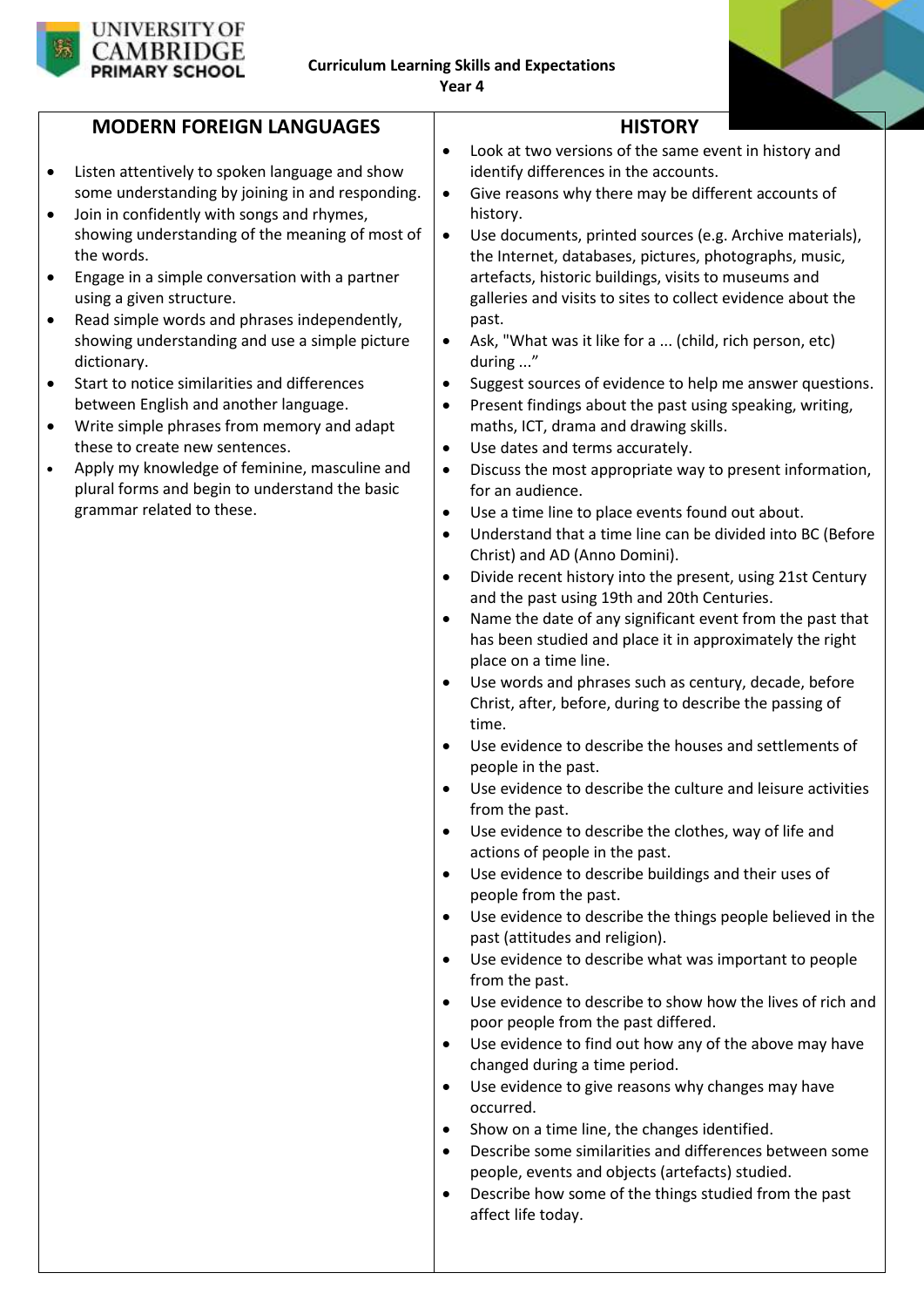



**PE**

- Throw and catch a ball with control and accuracy.
- Strike a ball and field with control.
- Choose the appropriate tactics to cause a problem for the opposition.
- Follow rules in a game.
- Keep possession of a ball (feet, hockey stick, hands).
- Improvise with ideas and movements.
- Use dance movements to communicate an idea.
- Refine movements into sequences.
- Dance movements are clear and fluent.
- Know that dance can express a variety of things.
- Body is balanced.
- Shapes are controlled.
- Plan, perform and repeat sequences.
- Sequences include changes in speed and level.
- Work on improving strength and suppleness by practising stretches and shapes.
- Swim between 25 and 50 metres.
- Arms and legs are co-ordinated when swimming.
- Use more than one swimming stroke.
- Swim both on the surface and below the surface of the water.
- Breathing is co-ordinated with the stroke I am using.
- Sprint over a short distance.
- Run over a longer distance, conserving energy.
- Have a range of throwing techniques (underarm, overarm, putting and hurling).
- Throw with accuracy to hit a target.
- Jump in a number of ways, sometimes using a short-run-up.
- Follow a sketch map of known places.
- Use plans and diagrams to help get from one place to another.
- Enjoy solving problems to challenges outdoors.
- Work and behave safely.
- Discuss with others how to solve problems.
- Say how work is similar to and different to others'.
- Use this understanding to improve own performance.
- Give reasons why warming up before an activity is important.
- Give reasons why physical activity is good for health.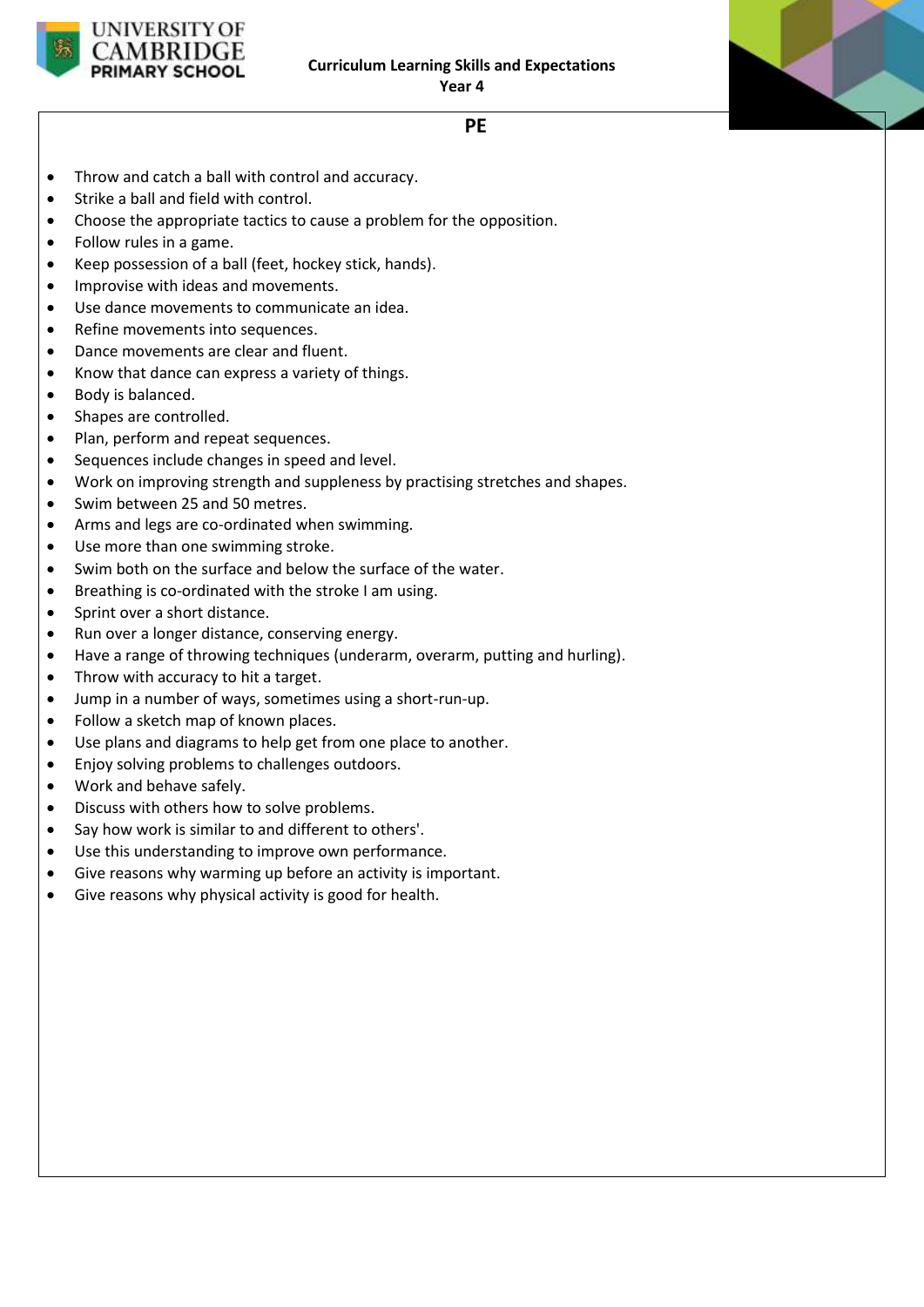

# **COMPUTING**

- Understand the function of a search engine and understand the importance of using the correct search terms.
- Beginning to understand the concept of plagiarism.
- Think about the risks of sharing personal information online (including photographs) and understand the idea of a digital footprint.
- Design, write and debug (e.g. correct/improve) programs that accomplish specific goals (e.g. using software to simulate physical processes or control physical objects).
- Solve problems by breaking them into smaller parts.
- Use logical reasoning to explain how some more complicated algorithms (e.g. a sequence of instructions) work.
- Detect and correct errors in algorithms and programs.
- Understand the opportunities that networks offer for communication and collaboration (e.g. working on shared documents).
- Evaluate my work in a variety of ways (e.g. peer- or self-assessment, open discussion with peers or teachers).
- Working towards the Key Stage 2 Key Skills list.
- Minimise, resize and close windows on the desktop.
- Get back to the desktop.
- Take screen shots.
- Know that the shift key can be used to access other symbols on the keys.
- Open multiple tabs without leaving the search e.g. by right clicking and opening in a new tab.
- Copy and paste information from the internet into a word document using ctrl and C or copy and paste through right clicking.
- Use and save favourites in the web browser.
- Alter font type, size and colour for emphasis and effect.
- Use bold, underline and italic.
- Use bullet points and numbers
- Highlight text.
- Use 'select all'.
- Align left, align right and centre text.
- Combine graphics and text.
- Use the shift key to insert characters e.g. exclamation marks.
- Type in capitals and lowercase letters by putting caps lock on/using shift.
- Delete use delete and backspace.
- Use undo and redo tools.
- Create a simple text box.
- Resize, rotate and format text boxes.
- Move a text box or any other object around the page.
- Insert and manipulate multiple text boxes and other objects on any page.
- Insert a picture from a file.
- Insert and manipulate Word Art.
- Insert and format shapes.
- Group and ungroup objects.
- Layer objects for a purpose.
- Insert and format a table e.g. add a border, change the background colour etc.
- Understand the terms field, record, file, sort, classify and order.
- Use a database to answer questions.
- Use a spread sheet to make various types of charts.
- Use a database to sort and classify information and present their findings.
- Send and receive an email.
- Reply to an email.
- Use an address book to store and select email addresses.
- Send an attachment via email.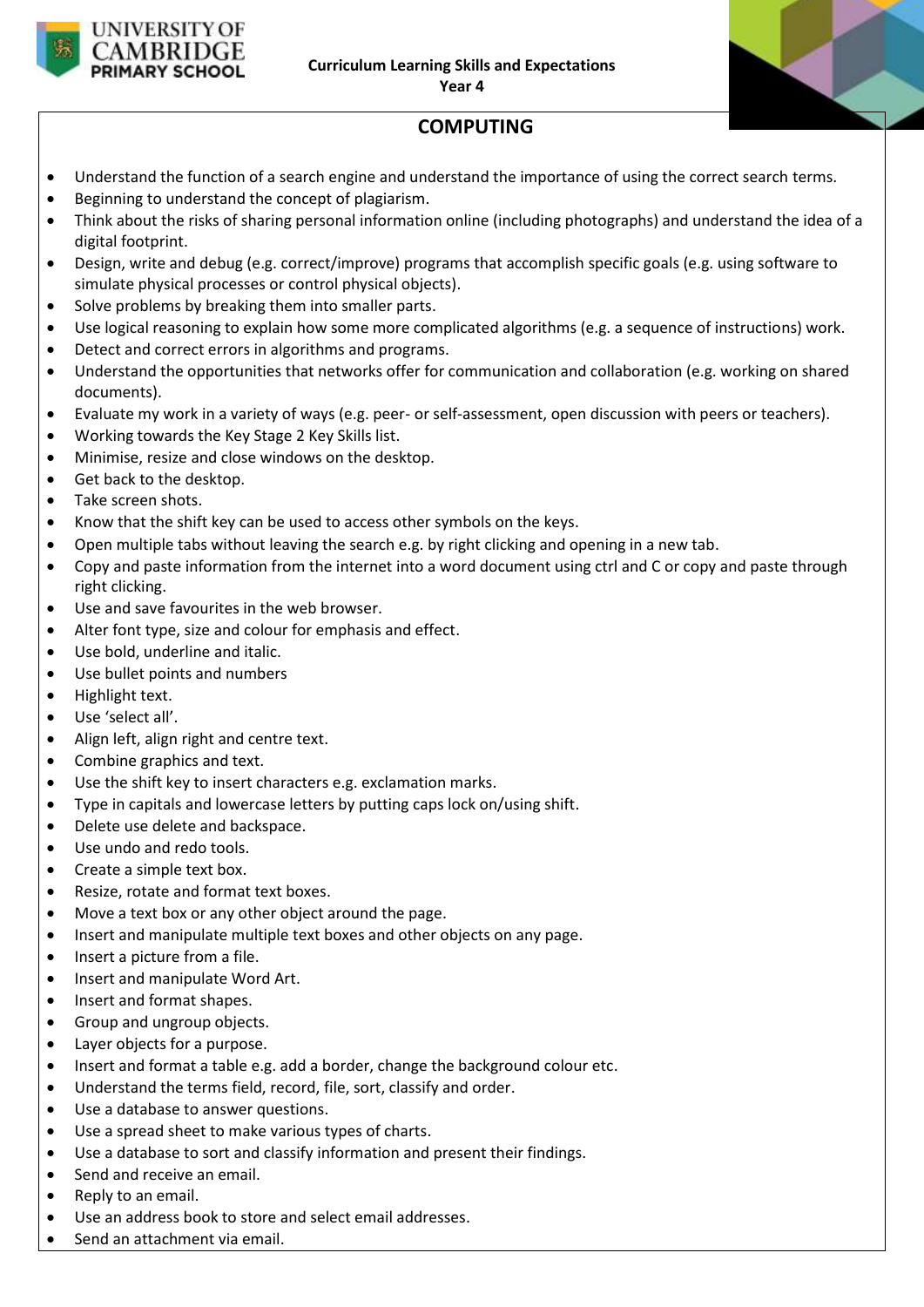

- Understand that programs like PowerPoint are primarily about presenting information in mana chunks/slides.
- Add slides and change their layout using the options available.
- Add text to a slide and how to modify it using simple formatting tools.
- Add pictures or clip art onto a slide.

**UNIVERSITY OF ARRIDG** PRIMARY SCHOOL

- Place my slideshow into and out of presentation mode.
- Reorder slides.
- Add a sound file to a slide as an object.
- Record a simple sound clip as an object on a slide.
- Add a video to a slide.
- Add hyperlinks to a slide.
- Create slide transitions.
- Add animations to objects on the page.
- Change the running order of animations and slide timings.
- Use transitions and animations for effect.
- Use spell and grammar check through menu bar and right clicking.
- Use the find and replace tool.
- Move a word or a sentence by lassoing the text and dragging it into a new position.
- Orient the page view and page size.
- Insert a table and adjust its formatting adding new columns and rows and merging cells.
- Use menus effectively to navigate software.
- Save a copy of a word file as a PDF.
- Use ~ on google to return synonym results e.g. ~large lakes will find results for great lakes as well.
- Use define before a word using google to get the dictionary definition.
- Use a minus (-) to exclude words on a web search e.g. Manchester football would take out results for Manchester that involved football.
- Google search using or to give equal value.
- Use the following terms to search a database greater than, less than, and , or.
- **•** Enter labels and numbers into a spreadsheet.
- Enter formulae into a spreadsheet.
- Use 'SUM' to calculate the total set of numbers in a range of cells.
- Change data in a spreadsheet to answer 'what if…?' questions and check predictions.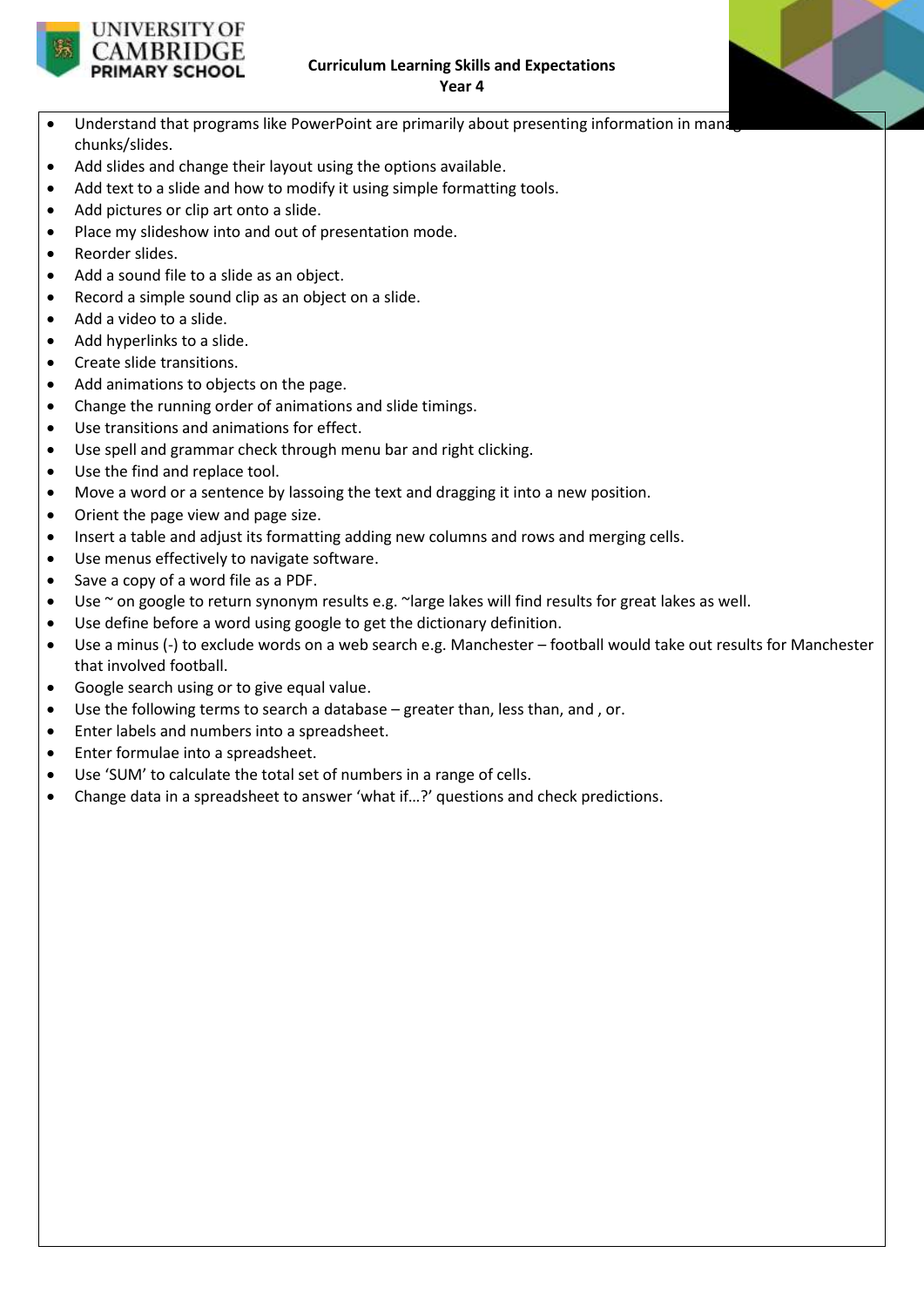

# **GEOGRAPHY**

- Ask "Which PHYSICAL features does this place have?"
- Ask "Which HUMAN features does this place have?"
- Give reasons for why some of those features are where they are.
- Describe different points of view on an environmental issue affecting a locality.
- Find out about places and the features in those places by either going to that place to observe or by looking at information sources.
- Use writing skills to communicate what is known.
- Use maths skills to help record and present observations (Charts, graphs, tables, scales etc).
- Use ICT skills to help find out information and present what has been found out.
- Use the terms PHYSICAL and HUMAN accurately and describe these features.
- Build up a list of geography words.
- Make detailed sketches of the features of a location.
- Devise questionnaires to find out local opinions on an issue.
- Look at maps of areas studied and identify features.
- Draw maps and plans of localities studied that include keys, grid references, four figure grid references (e.g. 0.5, 15), a scale (e.g. 1 square = 1 KM), a compass rose indicating North and some standard \Ordnance Survey symbols.
- Use the contents and index pages of an Atlas to find places quickly.
- Look at how a map is a flat representation of a place on the globe.
- Use a globe to explore the nature of our world and can point out the North and South poles.
- Use the internet to help find out about a location, including aerial photographs (e.g. Google Earth).
- Plan a route using 8 points of the compass.
- Describe a place using information found out using my geography words well.
- Compare places studied using the physical and human features for comparisons.
- Give some reasons for the similarities and differences between places, using geographical language.
- Describe where a place is using the 8 points of the compass to describe its position.
- When I describe where a place is, I use country, region and names of towns, cities, and rivers
- Name and identify the Cambrian Mountains, the Grampian Mountains, the Lake District and the Pennines.
- Name and identify the three longest rivers in the UK (Severn, Thames, Trent).
- Name the significant places and features of a location being studied (and of my country of birth).
- Name and locate France (Paris), Germany (Berlin), Italy (Rome), and Spain (Madrid).
- Name and locate the largest mountain range in Europe (The Alps).
- Know how erosion, deposition and flooding can affect people.
- Identify how a place where people live (settlement) has changed over time and give some reasons for this giving precise observations or research as evidence for this.
- Use both physical and human factors in explanations.
- Compare places where people live and give reasons for the differences.
- Keep a class weather chart throughout the school year and discuss weather around the world.
- Collect temperature and rainfall information and keep this on a class record sheet throughout the school year.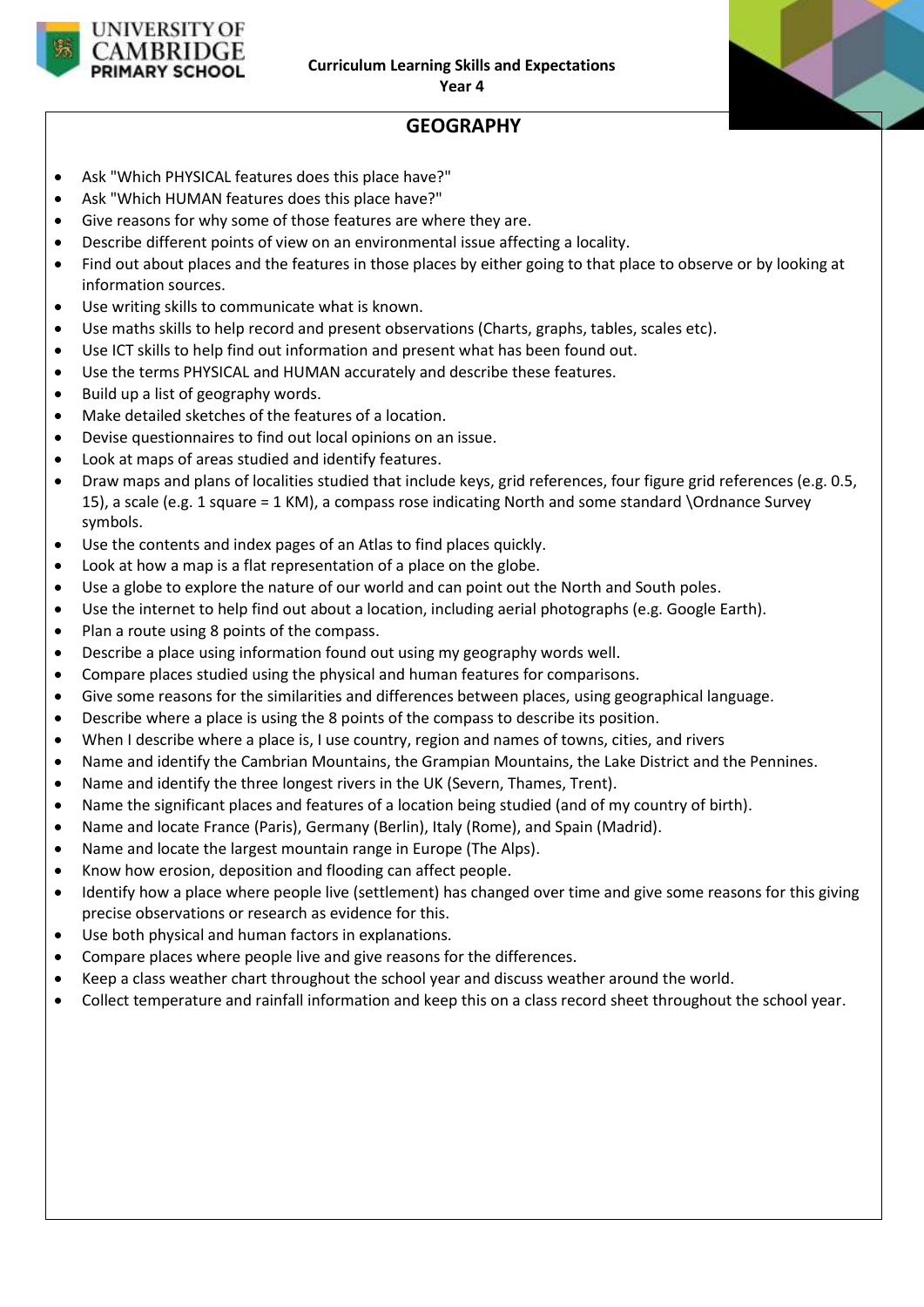

### **MATHEMATICS**

### **Number - number and place value**

- Count from 0 in multiples of 4, 8, 50 and 100; find 10 or 100 more or less than a given number
- Recognise the place value of each digit in a threedigit number (hundreds, tens, ones)
- Compare and order numbers up to 1000
- Identify, represent and estimate numbers using different representations
- Read and write numbers up to 1000 in numerals and in words
- Solve number problems and practical problems involving these ideas.

### **Number - addition and subtraction**

- Add and subtract numbers mentally, including:
	- o a three-digit number and ones
	- o a three-digit number and tens
	- o a three-digit number and hundreds
- Add and subtract numbers with up to three digits, using formal written methods of columnar addition and subtraction
- Estimate the answer to a calculation and use inverse operations to check answers
- Solve problems, including missing number problems, using number facts, place value, and more complex addition and subtraction.

### **Number - multiplication and division**

- Recall and use multiplication and division facts for the 3, 4 and 8 multiplication tables
- Write and calculate mathematical statements for multiplication and division using the multiplication tables that they know, including for two-digit numbers times one-digit numbers, using mental and progressing to formal written methods
- Solve problems, including missing number problems, involving multiplication and division, including positive integer scaling problems and correspondence problems in which n objects are connected to m objects.

### **Number - fractions**

- Count up and down in tenths; recognise that tenths arise from dividing an object into 10 equal parts and in dividing one-digit numbers or quantities by 10
- Recognise, find and write fractions of a discrete set of objects: unit fractions and non-unit fractions with small denominators
- $\bullet$  Recognise and use fractions as numbers and non-unit fractions with small denominators
- Recognise and show, using diagrams, equivalent fractions with small denominators
- Add and subtract fractions with the same denominator within one whole
- Compare and order unit fractions, and fractions with the same denominators
- Solve problems that involve all of the above

#### **Measurement**

- Measure, compare, add and subtract: lengths (m/cm/mm); mass (kg/g); volume/capacity (l/ml)
- Measure the perimeter of simple 2-D shapes
- Add and subtract amounts of money to give change, using both £ and p in practical contexts
- Tell and write the time from an analogue clock, including using Roman numerals from I to XII, and 12 hour and 24-hour clocks
- Estimate and read time with increasing accuracy to the nearest minute; record and compare time in terms of seconds, minutes and hours; use vocabulary such as o'clock, a.m./p.m., morning, afternoon, noon and midnight
- Know the number of seconds in a minute and the number of days in each month, year and leap year
- Compare durations of events [for example to calculate the time taken by particular events or tasks].

### **Geometry - property of shapes**

- Draw 2-D shapes and make 3-D shapes using modelling materials; recognise 3-D shapes in different orientations and describe them
- Recognise angles as a property of shape or a description of a turn
- Identify right angles, recognise that two right angles make a half-turn, three make three quarters of a turn and four a complete turn; identify whether angles are greater than or less than a right angle
- Identify horizontal and vertical lines and pairs of perpendicular and parallel lines

#### **Statistics**

- Interpret and present data using bar charts, pictograms and tables
- Solve one-step and two-step questions [for example, 'How many more?' and 'How many fewer?'] using information presented in scaled bar charts and pictograms and tables

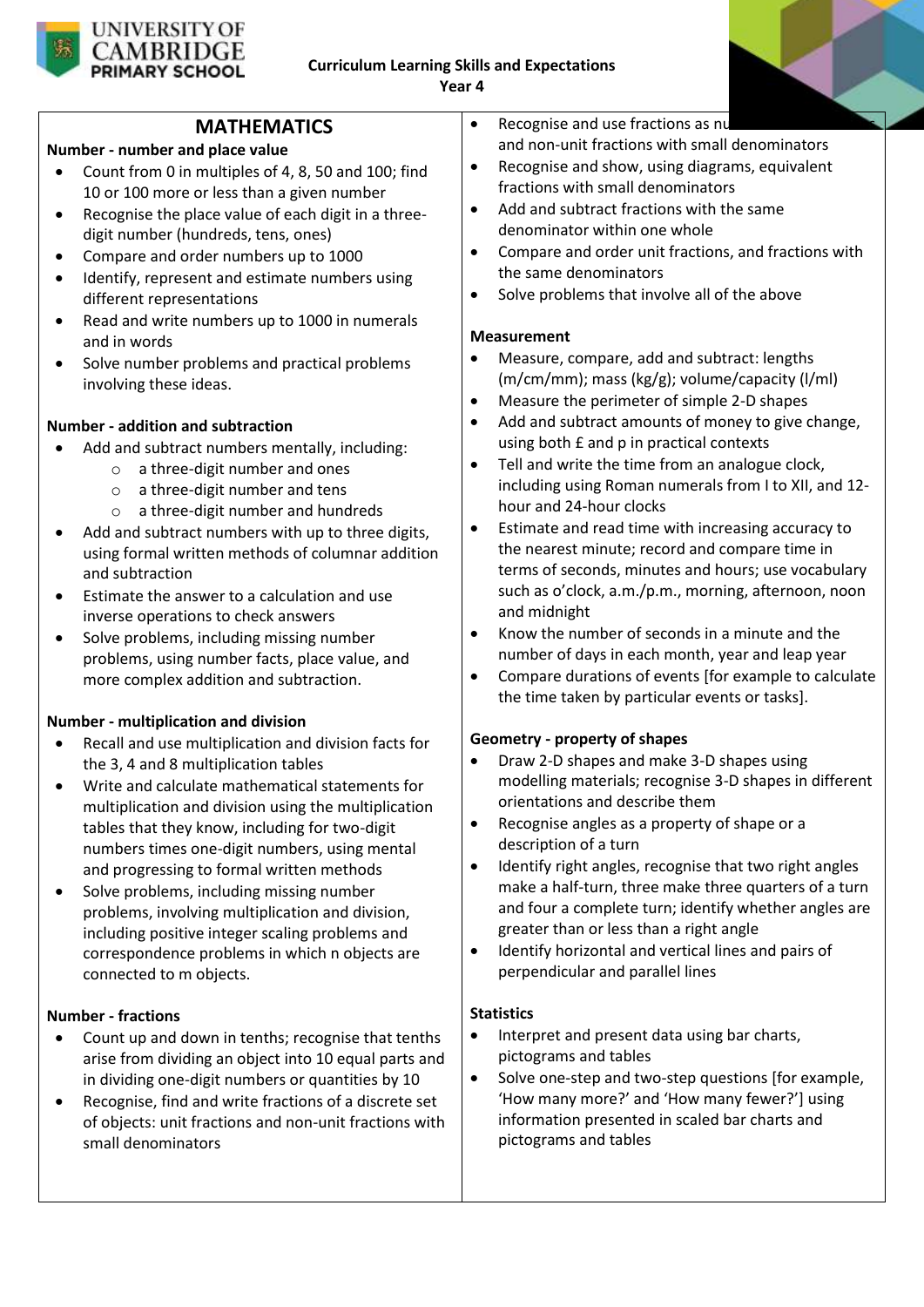



# **LITERACY - READING**

#### **Word Reading**

- Apply growing knowledge of root words, prefixes and suffixes (etymology and morphology) as listed in English Appendix 1, both to read aloud and to understand the meaning of new words they meet
- Read further exception words, noting the unusual correspondences between spelling and sound, and where these occur in the word.

#### **Comprehension**

- Develop positive attitudes to reading and understanding of what they read by:
	- o listening to and discussing a wide range of fiction, poetry, plays, non-fiction and reference books or textbooks
	- $\circ$  reading books that are structured in different ways and reading for a range of purposes
	- o using dictionaries to check the meaning of words that they have read
	- o increasing their familiarity with a wide range of books, including fairy stories, myths and legends, and retelling some of these orally
	- o identifying themes and conventions in a wide range of books
	- $\circ$  preparing poems and play scripts to read aloud and to perform, showing understanding through intonation, tone, volume and action
	- o discussing words and phrases that capture the reader's interest and imagination
	- $\circ$  recognising some different forms of poetry [for example, free verse, narrative poetry]
- Understand what they read, in books they can read independently, by:
	- $\circ$  checking that the text makes sense to them, discussing their understanding and explaining the meaning of words in context
	- o asking questions to improve their understanding of a text
	- o drawing inferences such as inferring characters' feelings, thoughts and motives from their actions, and justifying inferences with evidence
	- $\circ$  predicting what might happen from details stated and implied
	- $\circ$  identifying main ideas drawn from more than one paragraph and summarising these
	- o identifying how language, structure, and presentation contribute to meaning
- Retrieve and record information from non-fiction
- Participate in discussion about both books that are read to them and those